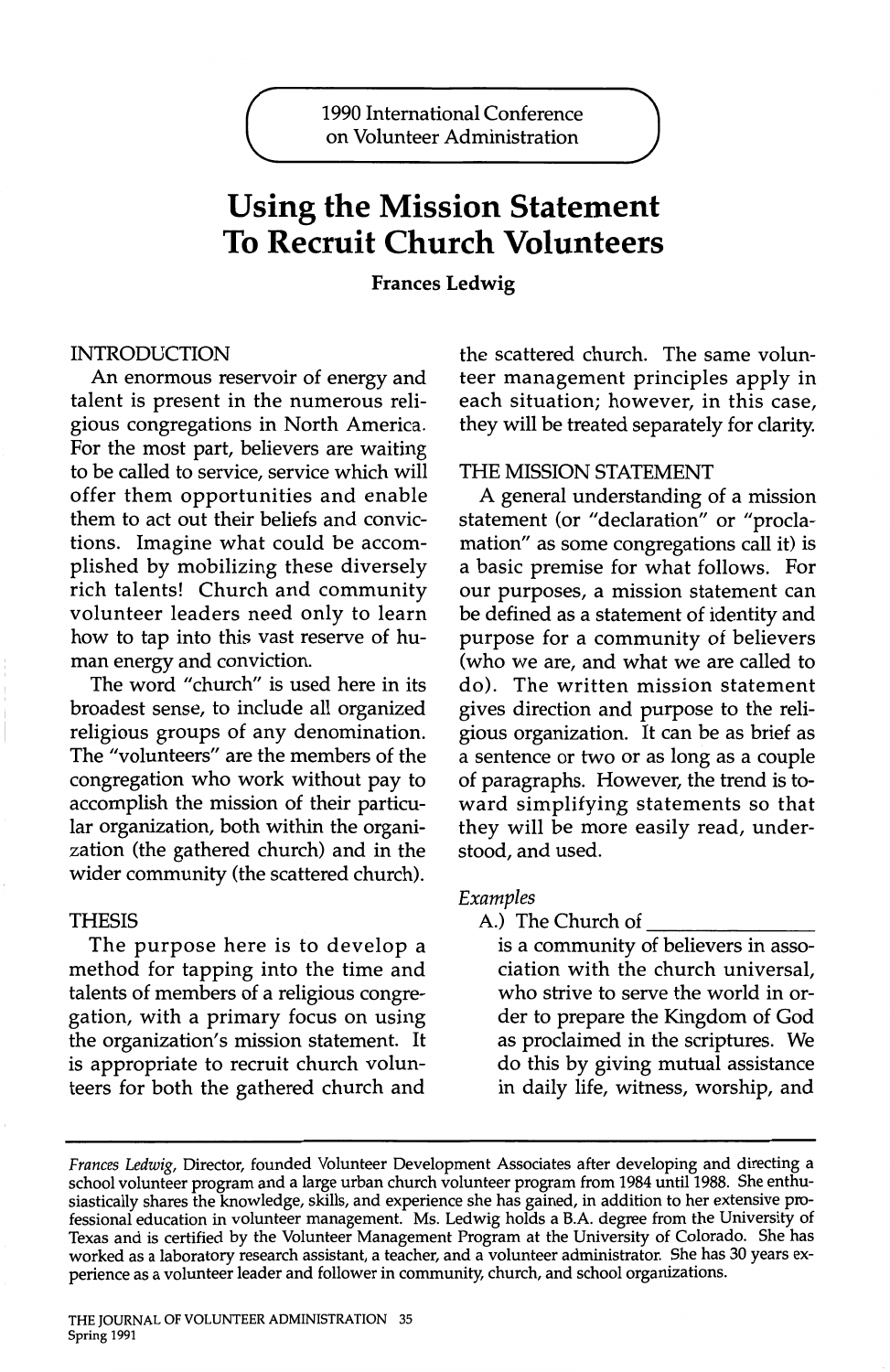service to those outside our community (Rademacher, p. 177).

B.) We, the community of declare it to be our primary mission to live in a faithful relationship to our God. We are called to be a listening, worshiping, serving, and loving people. We will pursue this mission with the help of God through the gifts and talents of our members (Harms, p. 29).

The mission statement should be drafted by a group of leaders, with opportunity for input from all members, and presented to the congregation for ratification and ownership. The mission statement becomes a cornerstone from which all activity is built. It becomes an essential tool for planning, goal setting, and program planning, including *volunteer participation.* To be of optimum value, it must be communicated often to those who are attempting to accomplish the mission. The statement should be published, displayed, referred to, reviewed yearly, and changed if necessary.

# USING THE MISSION STATEMENT TO RECRUIT CHURCH VOLUNTEERS FOR WORK IN THE GATHERED CHURCH

Most religious organizations subscribe to the idea that each member has been created with unique and valuable gifts meant to be discovered, developed, and used on behalf of others (Wilson, p. 15). Fortunate are those church members whose leaders (both paid and unpaid) take seriously their roles of vision setting and planning before making an appeal for volunteer participation.

Those who design work for volunteers need a knowledge of and a sensitivity to the gifts and needs, as well as the rights and responsibilities, of the membership in that particular community or tradition. (This supports the selection of a person from the congrega-

tion or community as the volunteer coordinator.)

Effective leaders design volunteer jobs to accomplish a part of the mission. They are able to communicate how a job relates to the overall mission, the work of paid staff, and other volunteers. A written description of each volunteer job is a key component in deciding *who* is needed to do the job.

The members of the church cited above in Example "A" might fulfill their mission in their gathered church by:

- 1. forming a single parent support group within their membership to 'give mutual assistance in daily life,"
- 2. expanding roles for members with talent and knowledge in areas of worship such as prayer leadership or heading a worship environment planning group.

For most members, at least in the case of adults, membership in the congregation itself is voluntary. Committed members welcome the opportunity to contribute to the life and mission of their church, and they have a right to expect their involvement to be well-planned and related to the mission. Often the Director of Volunteers is the person who raises an awareness of this and begins to create the climate in which it can happen.

Helping an organization to form its mission statement could be the first step to helping members become involved in the work of their church. In some instances, the attempt to manage volunteers more effectively in a congregation may necessitate some improvements in overall management of the organization. While good administration and good pastoral care are not mutually exclusive, good management practices are often not the primary concern of religious organizations. Remember, it is mission that motivates members to commit their time and talent, not necessarily the task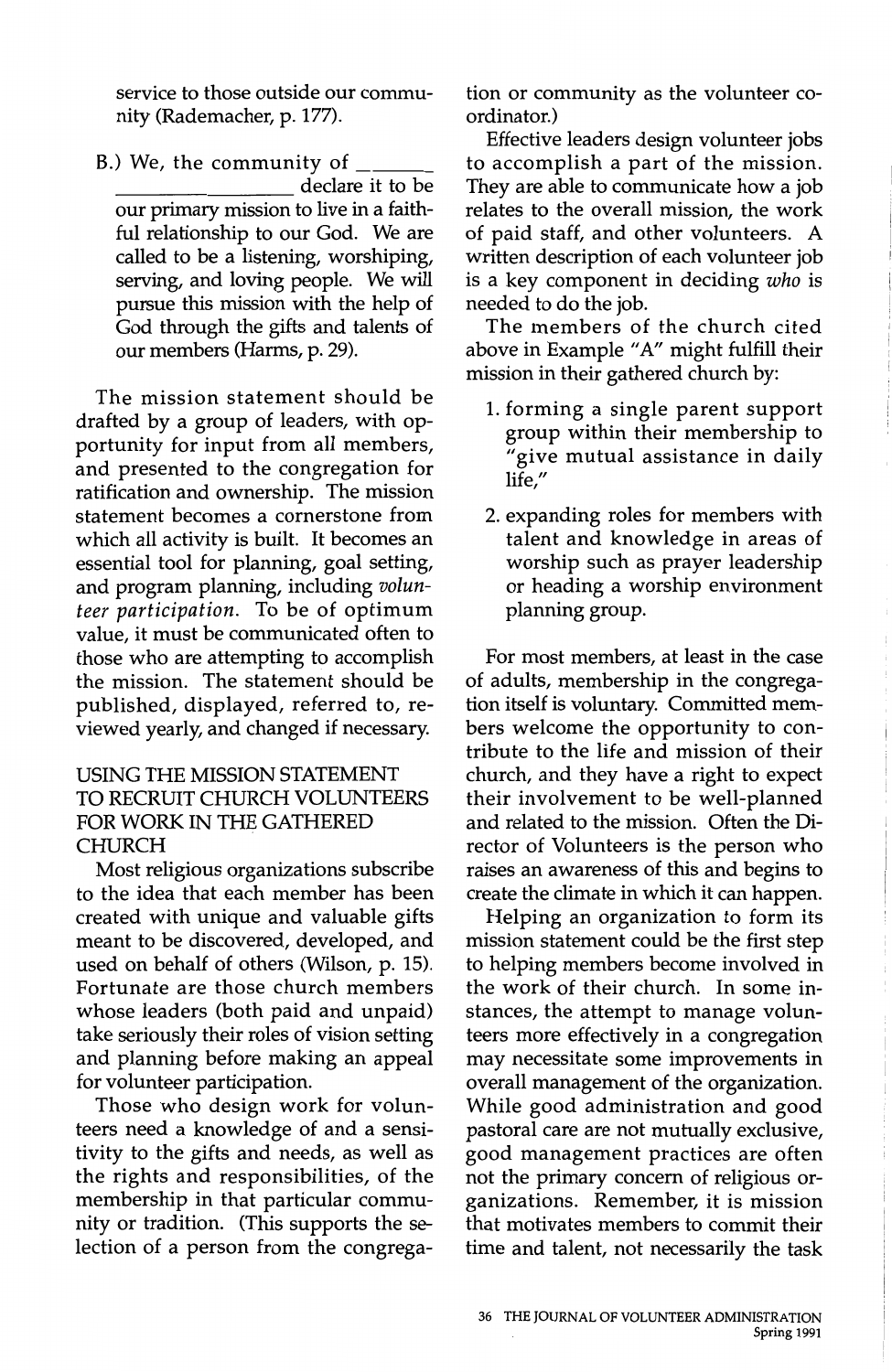itself. Focusing on a mission statement which reflects the members' values will make a big difference in recruiting volunteers for action in the gathered church.

# USING THE MISSION STATEMENT TO RECRUIT CHURCH VOLUNTEERS FOR WORK IN THE SCATTERED CHURCH

A given congregation can be seen as a group of people who "stand for something." They share some common values and dreams for making a difference in the world. What better place to recruit volunteers for a project which will meet their criteria for mission?

For instance, in the case of example mission statement "B" cited above, members might fulfill their mission to the scattered church by:

- 1. "listening" and "loving" victims of abuse, by volunteering in a domestic violence prevention center or a rehabilitation program for parents who have abused their children,
- 2. "serving others by using our gifts and talents" in administration of community organizations which promote and protect human dignity, such as a Red Cross board or a city government's human relations commission.

An important condition for church members using their gifts, in the name of their church, in community or agency programs is the clear understanding that using the volunteer position to proselytize for one's particular tradition is inappropriate and could jeopardize the success of the program. This should be addressed in the training and orientation sessions of both the church and the agency.

Before an agency or project volunteer coordinator considers approaching congregational leaders or members to recruit volunteers, it is imperative that she

or he thoroughly understand the mission of her or his own organization or agency. The recruiting coordinator should then:

- 1. Send a letter of introduction to the religious organization, explaining the opportunities the agency/ program can provide the members.
- 2. Make an appointment with the congregational leader.
- 3. Inquire about a mission statement. Read, discuss, and make sure she or he understands it.
- 4. Explore the possibilities for involving the church's members in the work of the agency, program or project to the mutual benefit of each organization.
- 5. Get the name and phone number of the person in the church with whom to review the situation at length and to determine if the match is feasible.

A worthwhile nonprofit agency program or project which can relate its needs for volunteer services to a church's mission statement and goals, without compromising the integrity of either's values, could indeed find a treasure in the church's membership. This is especially true for those traditions which place a high value on outreach and positive societal change, looking to make a difference in the world.

# SUMMARY

Whether one is attempting to involve volunteers in the work of the gathered church or the scattered church, keying into the organization's mission is the first step to successful recruiting. Upon analyzing the elements critical to effective volunteer involvement, it becomes obvious that efforts which are successful are well managed from beginning to end, including planning, organizing, designing jobs, recruiting, interviewing,